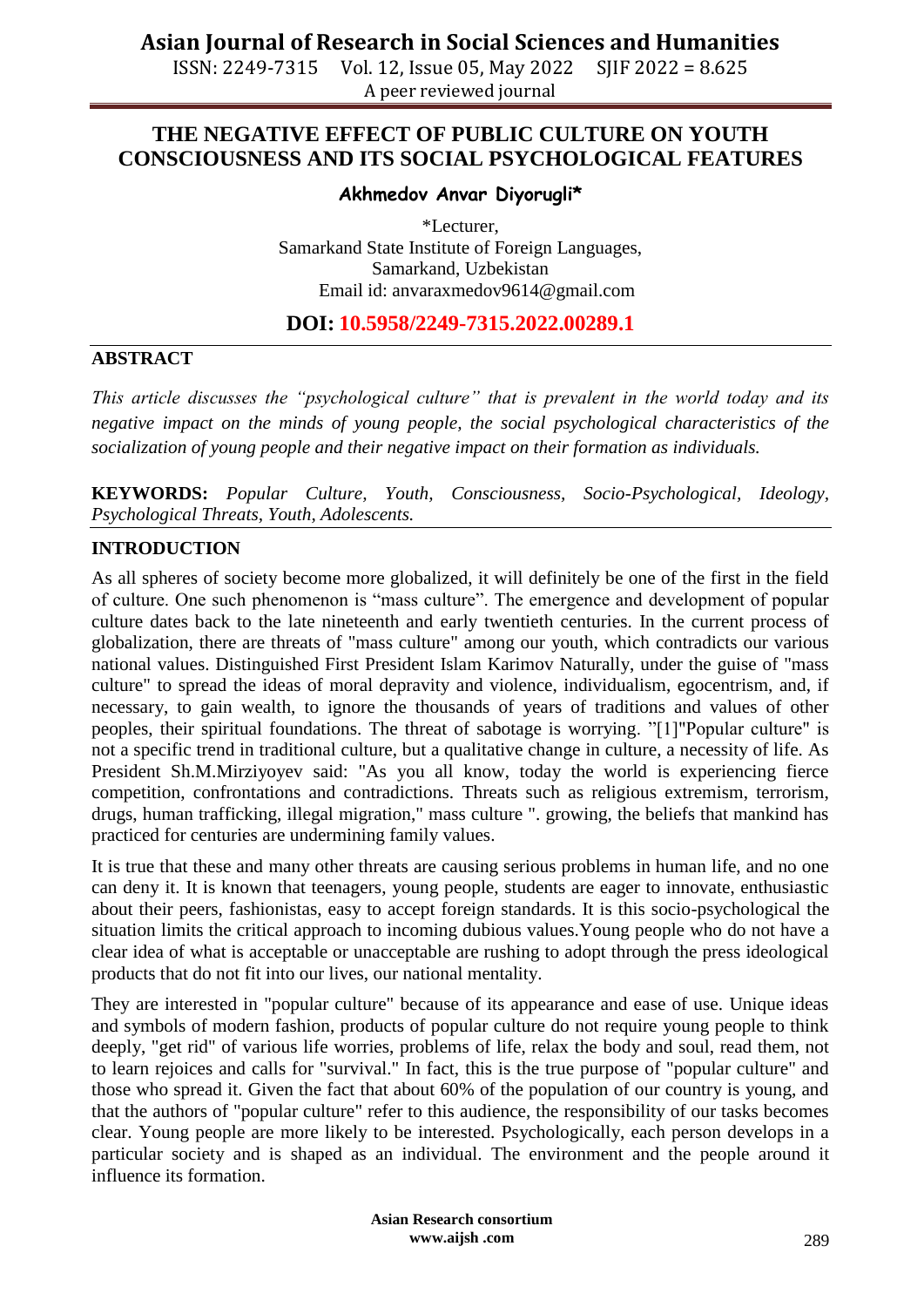# **Asian Journal of Research in Social Sciences and Humanities**

ISSN: 2249-7315 Vol. 12, Issue 05, May 2022 SJIF 2022 = 8.625 A peer reviewed journal

Modern culture has a clear layer of innovations that constantly disrupt and restore cultural traditions, thereby complicating the processes of human socialization and adaptation to everchanging living conditions and requirements. Man"s self-search, his individuality, and his social status are complicated by the abundance of choices combined with dynamism and novelty. And often the search is complicated not by a person"s conscious choice, but by the pressure a child or adolescent experiences on entering this "serious, adult world". Adolescent socialization and upbringing often occur "accidentally and blindly". Popular culture is always ready to offer many "best ways to solve problems and ways out of different situations" but! We forget that a teenager who is going through one of the most difficult periods of life (transition period) feels uncomfortable from external pressure.

The task of parents is to help him decide where and how the child wants to develop his abilities, to reveal his talents and, most importantly, to convey to him that each person is individual and each person is individual. As a specific phenomenon, youth culture, as well as the physiological acceleration of youth, arises as they are accompanied by a sharp increase in the period of socialization, which arises and develops out of necessity. increase time for modern education and vocational training. Adolescence is a time when economic activity and independence have not yet been fully achieved. Psychologically, young people belong to the world of adults, and sociologically to the world of adolescence. If a person matures much earlier in terms of knowledge saturation, his position in society, his ability to speak, his maturity will be delayed.

The youth subculture is a partial, relatively coherent system in the general cultural system. Its emergence is associated with the uncertainty of the social roles of young people, the uncertainty of their social status. From an ontogenetic perspective, the youth subculture is presented as a stage of development that everyone must go through. Its essence is to seek social status.

However, in our view, the youth subculture is nothing more than an inner instinct for adolescent self-preservation. Everyone knows that children are most sensitive to external stimuli, and so under the external pressure of some "mass culture norms" he instinctively protests. The most convenient social platforms for specific activities of young people are free time, where you can show your independence: the ability to make decisions and lead, to organize and organize. Leisure is not only a form of communication, but also a form of social play, and the lack of skill in such games during adolescence leads to the fact that the adolescent feels himself free from obligations.

In dynamic societies, the family partially or completely loses the function of socializing the individual, as the pace of change in social life leads to a historical difference between the changing tasks of the older generation and the new era. Between a lost family and a society that has not yet been found, the young man strives to join his type. Informal groups organized in this way give age a certain social status. The cost of this is often a rejection of individuality and complete submission to the norms, values and interests of the group.

These informal groups produce their own subculture, which is different from that of adults. It is characterized by internal uniformity and external dissatisfaction with generally accepted principles. Due to the existence of their own culture, these groups are anti-social and therefore always contain elements of social disorder, prone to behaviors that deviate from generally accepted norms. Often, everything is limited to eccentric behaviors and violations of generally accepted moral norms, interests surrounding sex, "parties," music, and drugs.

At the same time, the same environment forms a direction of value against culture, the highest function of which is enjoyment, which serves as an incentive and goal of all behavior. The whole network of values of anti-youth culture is associated with irrationalism, which is associated with the recognition of man only in nature, that is, the separation of man from society as a result of the main monopoly. The consistent implementation of irrationalism defines hedonism as a leading